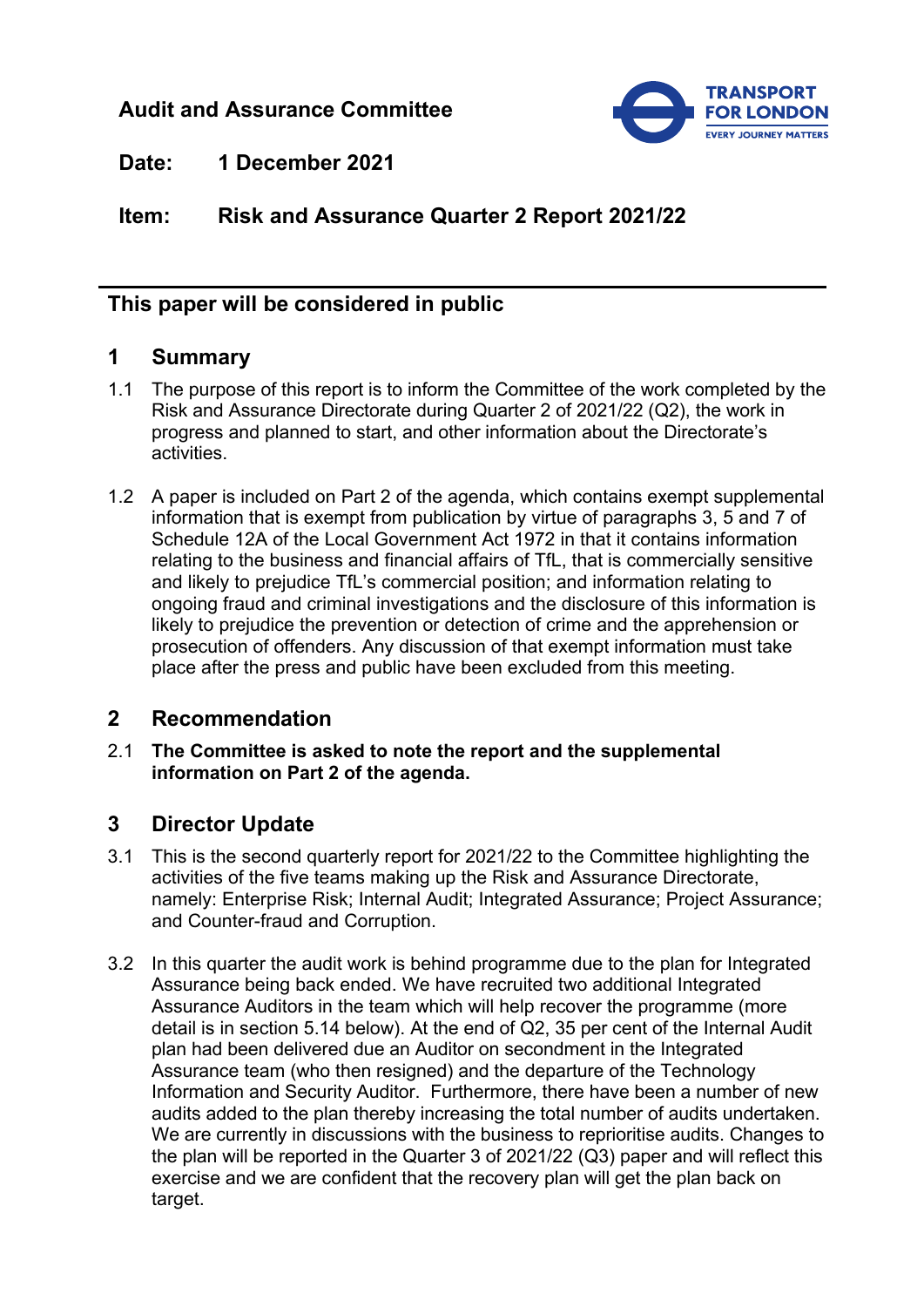- 3.3 Work is ongoing on a number of initiatives to improve the effectiveness of the Directorate. The collaboration working group has identified some quick wins in relation to how communication across the Directorate is delivered with the aim of facilitating two way communication between the leadership team and the staff. The new quarterly Executive Committee Risk and Assurance report was well received and will now be a standing item on the agenda of those meetings.
- 3.4 Work is continuing on identifying themes and issues to help inform how we plan our work and inform the controls and mitigations on Enterprise and Level 1 Risks. Trials are underway to closer integrate the risk and assurance processes to enable improved risk-based assurance and confirm the second and third line opinion on controls to mitigate risk.
- 3.5 Good progress has also been made with the Safety, Health and Environment (SHE) Directorate on strengthening the integration of second line assurance work between our two Directorates and a joint paper was recently submitted to the Safety, Sustainability and Human Resources Panel to explain how that work will be taken forward. Further progress updates will be provided to the Panel.
- 3.6 Assurance of the Elizabeth line has now been fully integrated into the Directorate and is working effectively across second and third line activities. That work is covered elsewhere on the agenda.
- 3.7 A suspect, convicted of conspiracy to defraud TfL by supplying concessionary Oyster cards to ineligible members of the public through social media, was recently sentenced to nine months imprisonment. This is the seventh successful conviction of individual suspects as part of this protracted investigation (British Transport Police Operation Jetstream) into fraud within TfL concessionary Oyster card schemes.

# **4 Enterprise Risk Management**

- 4.1 The following Level 0 Enterprise Risks reviews were facilitated by the team in the last quarter and the outcomes will now go forward to the relevant Panels and Committees according to the agreed schedule:
	- (a) Changes in customer demand (ER9);
	- (b) Governance and Controls Suitability (ER13); and
	- (c) Opening of the Elizabeth Line (ER14).
- 4.2 The top six strategic Level 1 risks for the Elizabeth line have been agreed and workshops arranged to develop these with two completed. Development of these risks is planned to be completed by December 2021.
- 4.3 The Major Projects Directorate has produced a list of strategic Level 1 risks. Workshops will be held to develop these further with full risk assessments and mitigation strategies.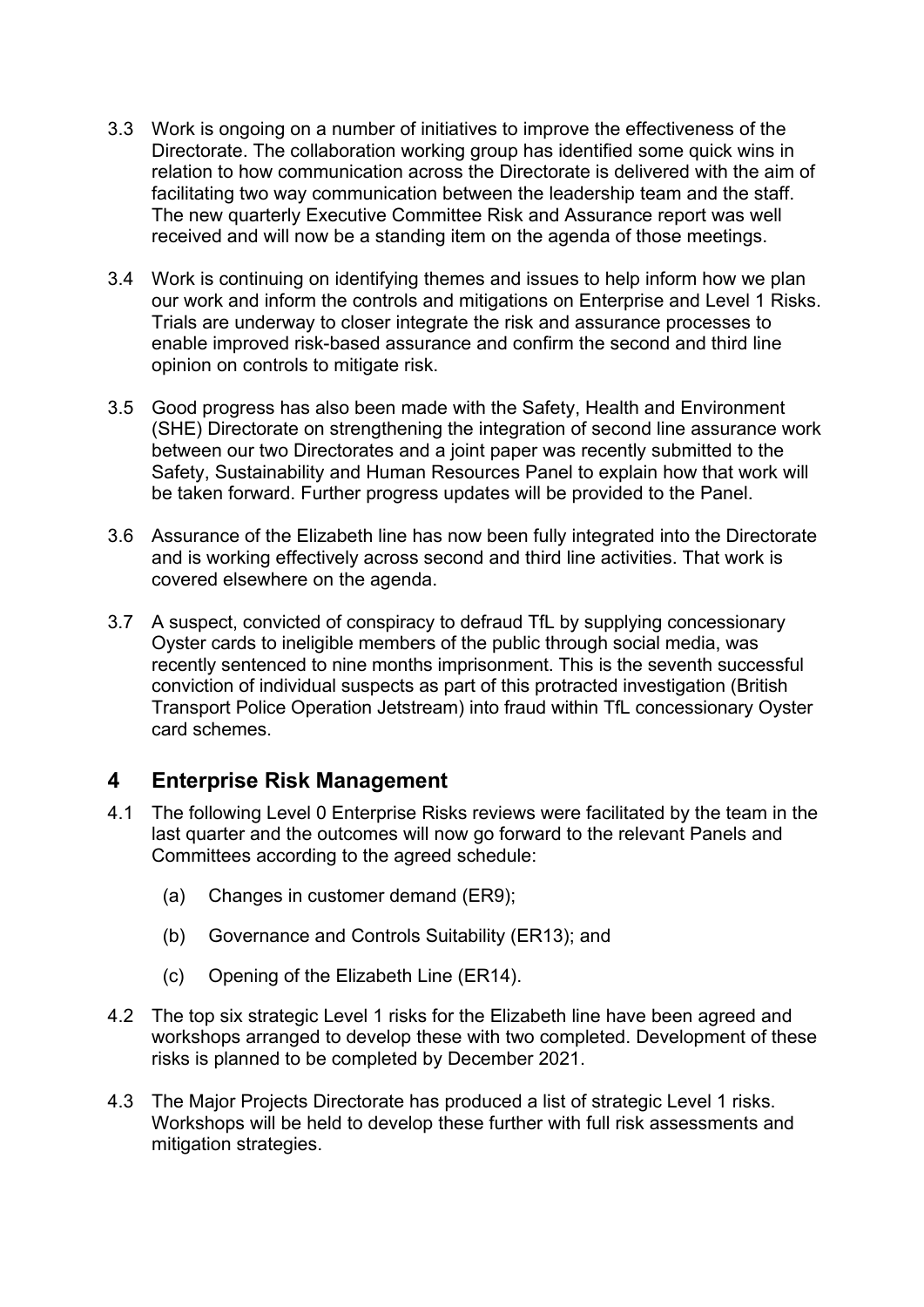- 4.4 We are working with the business to identify where climate change may either be a cause or a consequence to existing risks, which will enable us to better understand, quantify and mitigate the impact of climate change consistently across all parts of TfL. This will support the requirements set out in the Task Force on Climate-related Financial Disclosures reporting guidelines.
- 4.5 A list of the Level 0 risks is included in Appendix 1.

### **5 Audit and Assurance**

- 5.1 In TfL, assurance is delivered in accordance with the 'three lines of defence' model:
	- (a) First line of defence control and monitoring arrangements carried out by the functions responsible for managing the risks/controls;
	- (b) Second line of defence typically audit and inspection regimes carried out by teams separate from those responsible for managing the risks/controls, but reporting through the TfL management hierarchy; and
	- (c) Third line of defence fully independent audit and review activities, typically with a strategic focus, and reporting to the Executive Committee, this Committee and other Committees and Panels.
- 5.2 Within the Risk and Assurance Directorate, the Internal Audit team provides third line assurance, whilst the Integrated Assurance and Project Assurance teams provide second line assurance. Further information regarding the work of these teams during Q2 is set out below.
- 5.3 The table below maps the outcomes of 2021/22 audit and project assurance reviews carried out by the teams in Risk and Assurance to date, up to the end of Q2 against the TfL Enterprise Risks. (If a risk is not listed, this means that no work has been completed against it during the year so far).



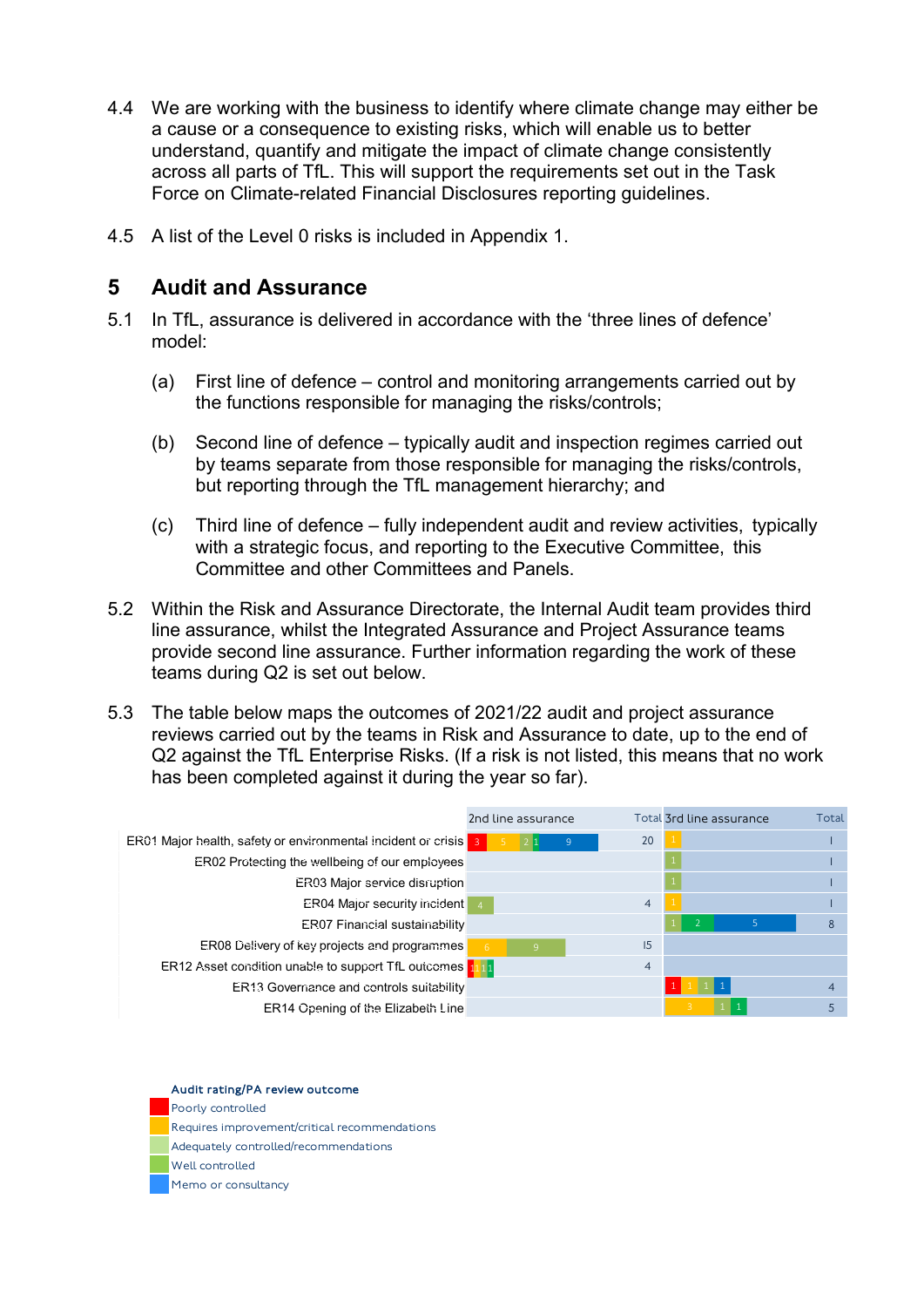### **Internal Audit**

- 5.4 The Internal Audit plan forms part of the Integrated Assurance plan that the Committee approved on 17 March 2021.
- 5.5 A full list of audit reports issued during Q2 is included as Appendix 2. Audits in progress at the end of Q2 is included as Appendix 3, work planned to start in Q3 is included as Appendix 4, and details of changes to the audit plan is included as Appendix 5.
- 5.6 The Internal Audit Q2 summary, included as Appendix 6, includes highlights from work completed during the quarter. It also provides an overview of the delivery of the audit plan, a summary of the reports issued and conclusions and information on overdue audit actions.
- 5.7 We have commenced our annual audit planning for 2022/23 and are in discussions with the business to develop the plan.

#### **Mayoral Directions**

- 5.8 Mayoral Directions fall into three broad categories: those addressing technical issues relating to statutory powers; those related to commercial development activities; and those related to projects and programmes.
- 5.9 There have been no new directions since the last meeting of the Committee.

#### **Management Actions**

- 5.10 The team monitors the completion of all Internal Audit management actions and confirms whether management has adequately addressed them. We report by Directorate on the percentage of actions closed on time over the past six periods. Appendix 6 provides additional information relating to action management trends over the last six periods.
- 5.11 This Appendix also includes information on overdue actions at the end of Q2. There were four actions arising from Internal Audits more than 60 days overdue at that date.

### **Integrated Assurance**

- 5.12 The Integrated Assurance team carries out second line of defence audits, primarily in relation to health and safety and engineering compliance, and compliance with Payment Card Industry Data Security Standard. Audit reports issued by the team follow a similar system of audit conclusions and priority ratings for issues as the Internal Audit team.
- 5.13 A summary of work carried out by Integrated Assurance in Q2 is included as Appendix 7.
- 5.14 Progress against the annual audit plan is currently 25 per cent complete at halfway through the year. It was planned to undertake fewer audits in Quarters 1 and 2 due to two planned retirements and subsequent recruitment, with a greater number of audits in Quarters 3 and 4. Additionally, there are proportionately more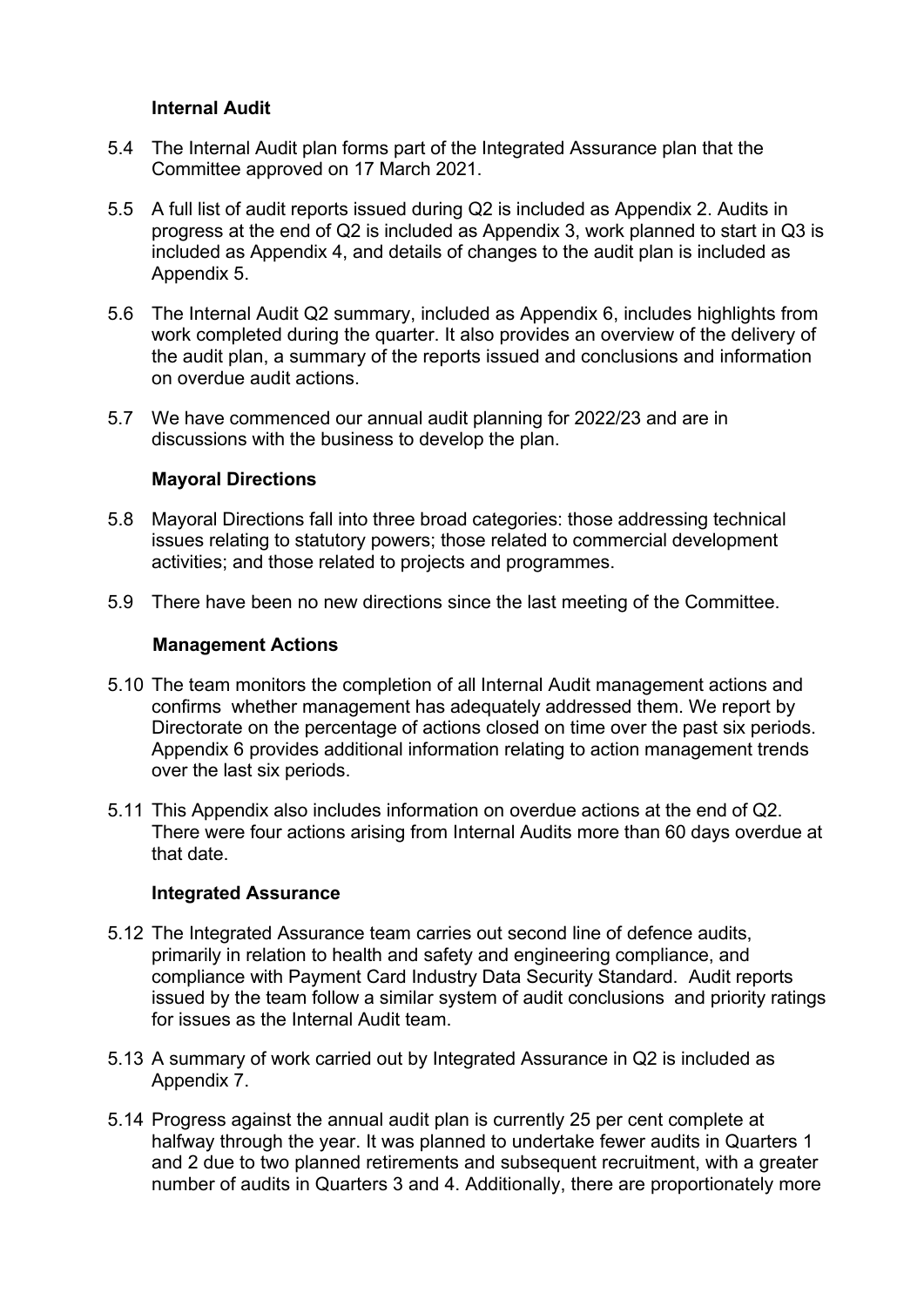shorter audits in Quarters 3 and 4 which will have a positive impact on the measure in the coming months.

- 5.15 Six audits have been cancelled, five of these were Network and Information System Regulations audits and have been cancelled in agreement with the Chief Information Security Officer due to a change in assurance strategy: we are undertaking fewer audits focussed on higher level governance rather than lower level compliance. A signals maintenance audit has been cancelled as it would duplicate existing assurance from within the last 12 months. All changes to the audit plan are agreed with the sponsor and recorded on our change control log.
- 5.16 There were two audits concluded as 'poorly controlled' in Q2:
	- (a) 'Commercial Development Estates Management HSE Compliance' This audit was requested by the Commercial Development management team to assess compliance with their local management system procedures. The audit concluded roles and responsibilities were not always clearly defined in management procedures and/or all controls consistently implemented. There was a risk of potential regulatory non-compliances relating to legionella, fire, asbestos, gas and electrical safety inspections. A programme of actions has been agreed with the Commercial Development team and work is in progress to deliver the actions by the end of 2021.
	- (b) 'Management of LU station tenants fire risk assessments' This audit was requested by the Head of Profession (Building Services) to assess how the Retail Property Team and Station Area Managers are assured of compliance with the Regulatory Reform (Fire Safety) Order 2005 in relation to fire risk assessment among London Underground (LU) station tenants. Compliance with the fire risk assessment requirements of the Order and TfL procedures and guidance could not be fully demonstrated. The availability and quality of station tenants' fire risk assessments, and the inadequate monitoring and assurance arrangements meant LU is not sufficiently aware of the risk from station tenants in order to manage the overall fire risk. An improvement programme has been developed with SHE, Engineering, LU and the Property team and is being tracked.
- 5.17 In Quarter 1 and 2 Risk and Assurance has improved the reporting of overdue actions to TfL Directors. This is noted to have had a positive impact in reducing the number of long-term overdue actions (over 60 days) from 12 to eight.

### **Project Assurance**

5.18 The Project Assurance team carries out assurance reviews of projects and programmes across TfL's Investment Programme, with individual projects selected for review following a risk-based assessment. Generally, projects with an Estimated Final Cost over £50m are also subject to (third line) input from the Independent Investment Programme Advisory Group (IIPAG). However, IIPAG's agreed work-bank is determined by the project's risk profile, which includes some projects less than £50m, and not all sub-programmes are reviewed. The IIPAG Quarterly Report is included elsewhere on the agenda. Reports from Project Assurance reviews are considered alongside the Authority request at the subprogramme board or operating business board depending on the size of the project.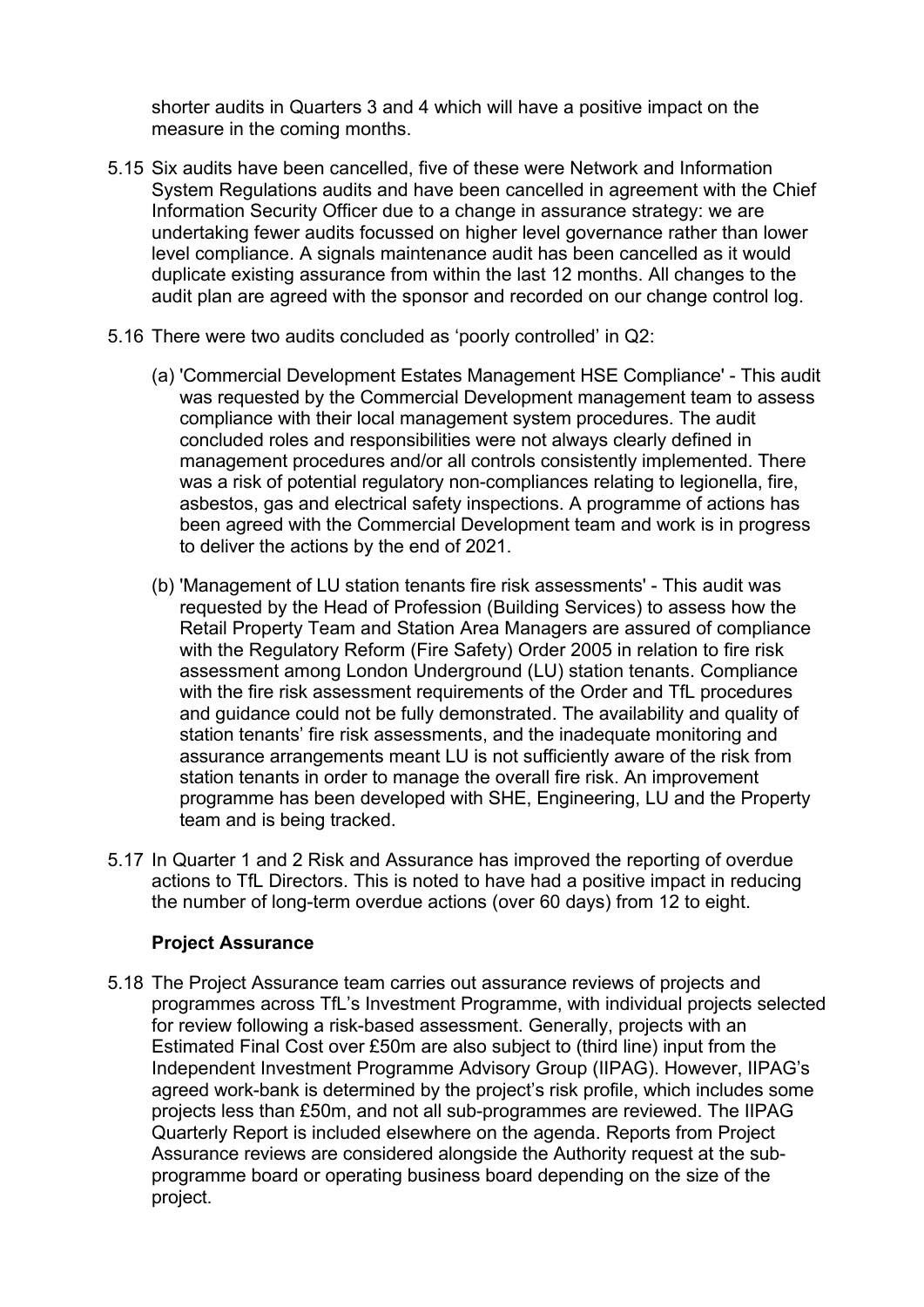- 5.19 Project Assurance also conducts reviews of the sub-programmes to inform annual requests for Authority at the Programmes and Investment Committee.
- 5.20 Project Assurance reviews do not carry an overall conclusion in the same way as audit reports, however, issues raised may be designated as critical issues. The Project Assurance team follows up on all recommendations to ensure they have been addressed and reports on those that are overdue to the Programmes and Investment Committee.
- 5.21 Four sub-programme reviews were undertaken during the quarter, with IIPAG involved in all four reviews. In the same time frame 14 project assurance reviews were undertaken, with IIPAG involved in three of these. These reviews gave rise to a total of 69 recommendations being made, of which six were considered to be critical issues.
- 5.22 A summary of the work completed by the Project Assurance team in Q2 is included as Appendix 8.

### **Customer Feedback**

- 5.23 There were eight customer feedback forms (CFFs) returned in Q2. Integrated Assurance issued seven questionnaires of which two were returned (29 per cent). Internal Audit issued 12 questionnaires of which six were returned (50 per cent). However, satisfaction rates for both audit teams remains above 90 per cent. A summary of customer feedback forms is included as Appendix 9.
- 5.24 We have made some changes to the CFF process to try and increase the return rate and will report on the effect this has had on the response rate in the Quarter 4 paper.

# **6 Counter-fraud and Corruption**

- 6.1 The Counter-fraud and Corruption (CFC) team carries out investigations in all cases of suspected and alleged fraud. They also carry out a proactive programme of fraud awareness, prevention and detection activities designed to minimise TfL's exposure to fraud risk.
- 6.2 A summary of the team's activities during Q2, including information on significant closed fraud investigations, is included as Appendix 10.
- 6.3 Of the 15 cases closed in Q2, six resulted in internal disciplinary action being taken against TfL employees, seven were dealt with through referrals to law enforcement agencies and two cases resulted in no action being taken.
- 6.4 The CFC team continues to raise awareness of fraud and corruption across TfL through targeted sessions and presentations. During Q2, members of the team attended the periodic Business Services meeting to provide a fraud awareness presentation to 190 attendees. The presentation was designed to provide an insight into the types of fraud that could be committed against TfL and by whom, examples of missed opportunities to identify fraudulent activity and how to report fraud. Attendees were also briefed on the most common fraud 'scams' to affect people in their private lives and some useful tips and guidance on how to prevent such frauds.